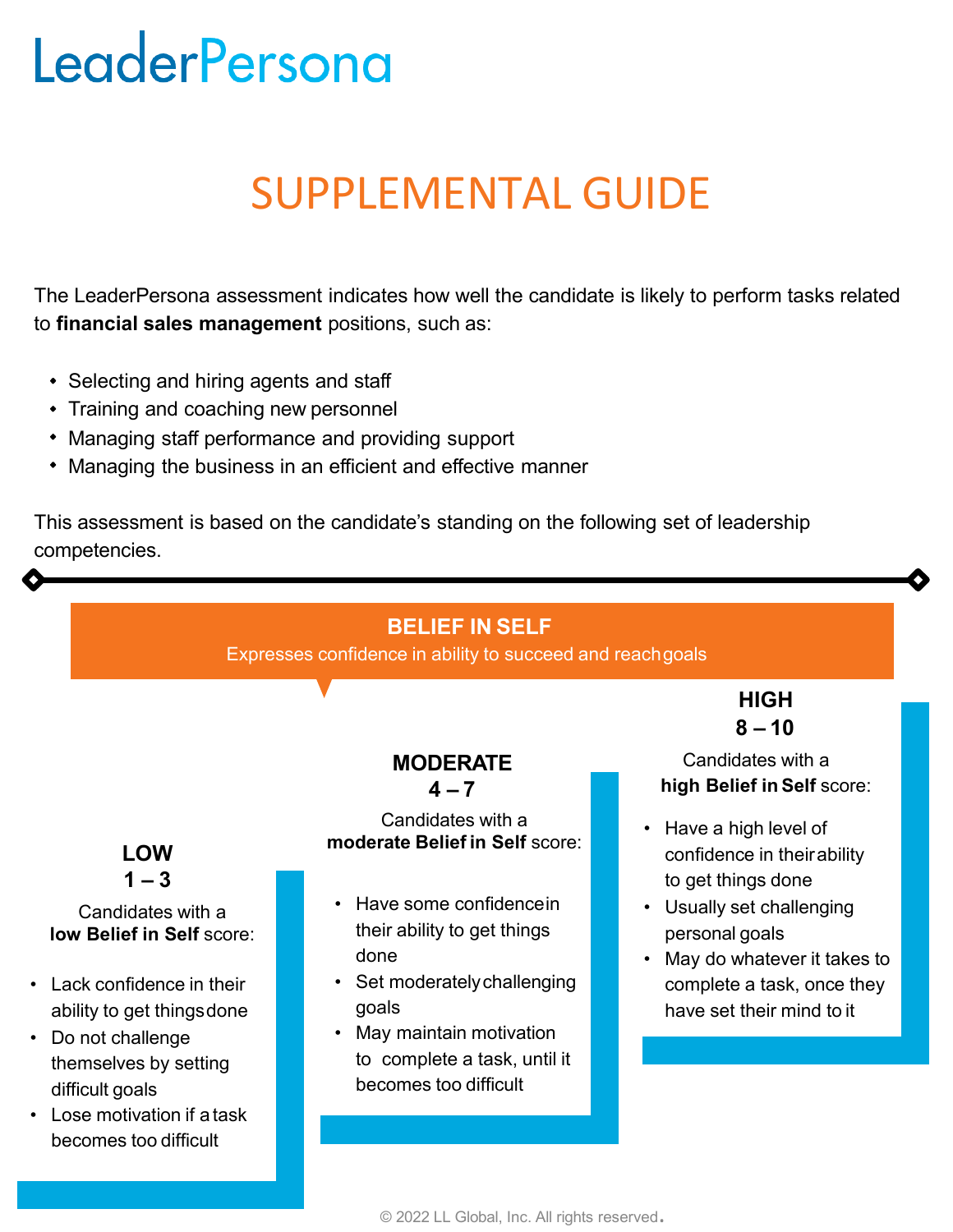# **INTERPERSONAL ORIENTATION** Enjoys interacting with others; has strong "people skills"

# **MODERATE**

 $4 - 7$ 

Candidates with a **moderate Interpersonal Orientation** score:

- **Orientation** score: **•** Enjoy working with other **Orientation** score: people, as long as theyare not too difficult
	- May sometimes provide support and assistance to co-workers
	- Have dealings with others that vary in quality, depending on the individual and thesituation

### **HIGH 8 – 10**

Candidates with a **high Interpersonal Orientation** score:

- Enjoy working with a wide variety of people
- Are eager to provide support andassistance to co-workers
- Have dealings with others that arepositive and rewarding

## **LEADERSHIP ABILITY**

Steps up and takes charge; motivates others to act; is looked to for direction

## **LOW**

• Would rather workalone than work with other

and assistance to co-

• Have dealings withothers that can be negative and

• May rarely providesupport

**LOW**  $1 - 3$ 

Candidates with a **low Interpersonal** 

people

workers

difficult

#### $1 - 3$ Candidates with a **low Leadership Ability score:**

- Avoid situations where they would be called onto provide direction and guidance
- Lack confidence intheir supervisory skills
- Are more comfortable ina supporting role than a leading role

# **MODERATE**

 $4 - 7$ 

#### Candidates with a **moderate Leadership Ability score:**

- May take on a leadership role, when no one else seems willing to
- Evaluate their own supervisory skills as acceptable
- May prefer asupporting role or a leading role, depending on the situation

**HIGH 8 – 10**

#### Candidates with a **high Leadership Ability score:**

- Seek outopportunities to provide leadership and direction
- Believe strongly intheir supervisory skills
- Much prefer a leading role to a supportingrole

© 2022 LL Global, Inc. All rights reserved.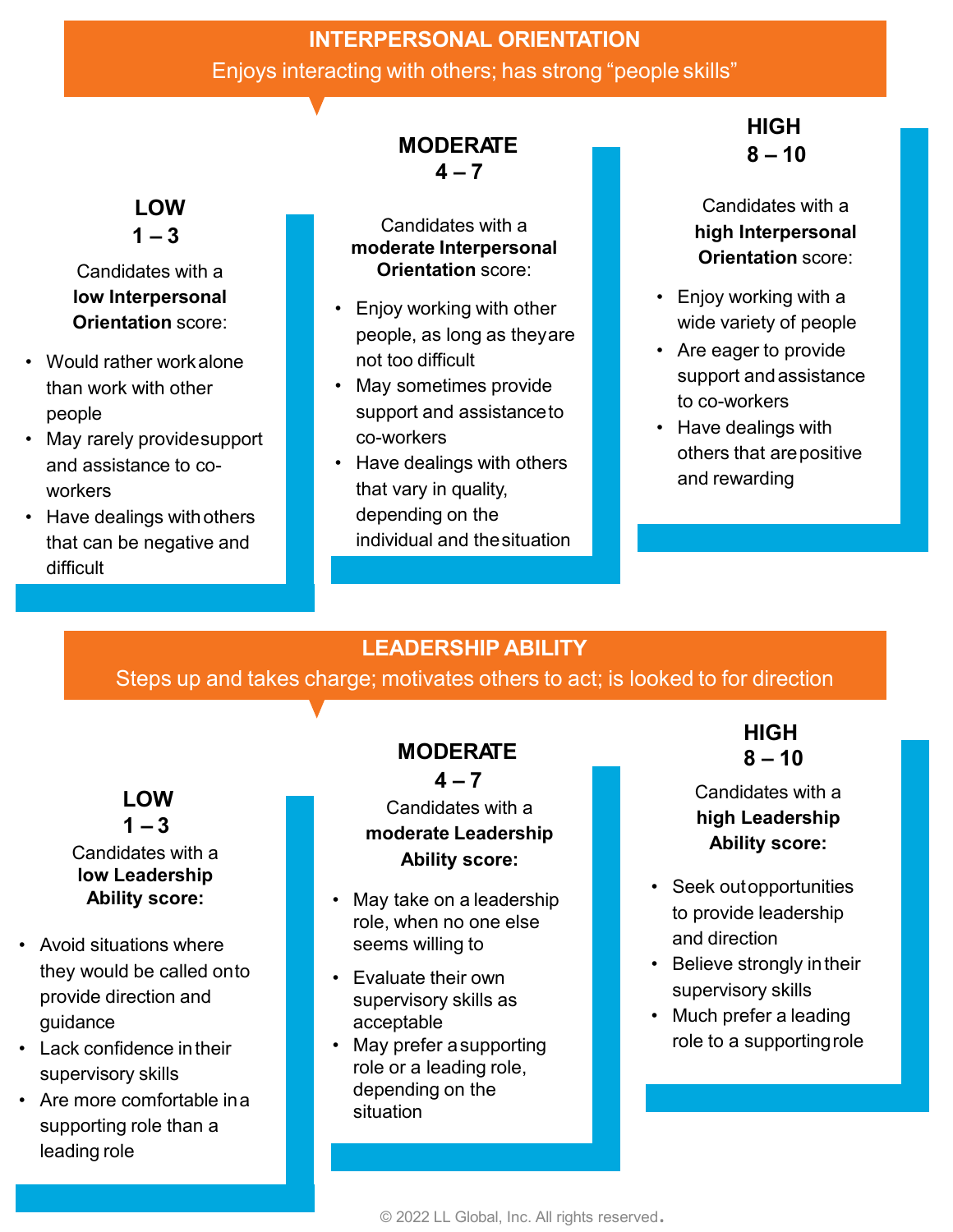#### **INNOVATIVE**

#### Skilled at addressing problems in unique and creative ways

#### **MODERATE**  $4 - 7$

Candidates with a **moderate Innovative** score: • **•** Are interested in finding

- **low Innovative** score: **•** Are sometimes willing to try a different approach to their work
	- Have limited patience for the process of brainstorming solutions toa problem
	- Sometimes viewpotential changes as positive and sometimes as negative

**HIGH 8 – 10** Candidates with a **high Innovative** score:

- new and better ways to do their work
- Greatly enjoy the process of brainstorming solutions to a problem
- View potential changes as opportunities to be explored

## **FOCUSED**

Able to work effectively in an environment with distractions and interruptions

#### **LOW**  $1 - 3$

# Candidates with a

- Prefer to work in aquiet, ordered environment
- Do not enjoymulti-tasking
- Are bothered by interruptions when they are in the middle of something

#### **MODERATE**  $4 - 7$

#### Candidates with a **moderate Focused** score:

- **low Focused** score: Sometimes lose their concentration when there is a lot of noise and confusion around them
	- Enjoy working on one or two things at the same time, but no more thanthat
	- Can be momentarily distracted by interruptions when they are in the middle of something

**HIGH 8 – 10**

#### Candidates with a **high Focused** score:

- Have no problemworking in a noisy, active setting
- Enjoy the variety of working on severalthings at the same time
- Manage their work load effectively despite interruptions

© 2022 LL Global, Inc. All rights reserved.

#### **LOW**  $1 - 3$

Candidates with a

- Are most comfortablewith "tried and true" approaches
- Do not enjoy the process of brainstormingsolutions to a problem
- View potential changesas threatening — something to be avoided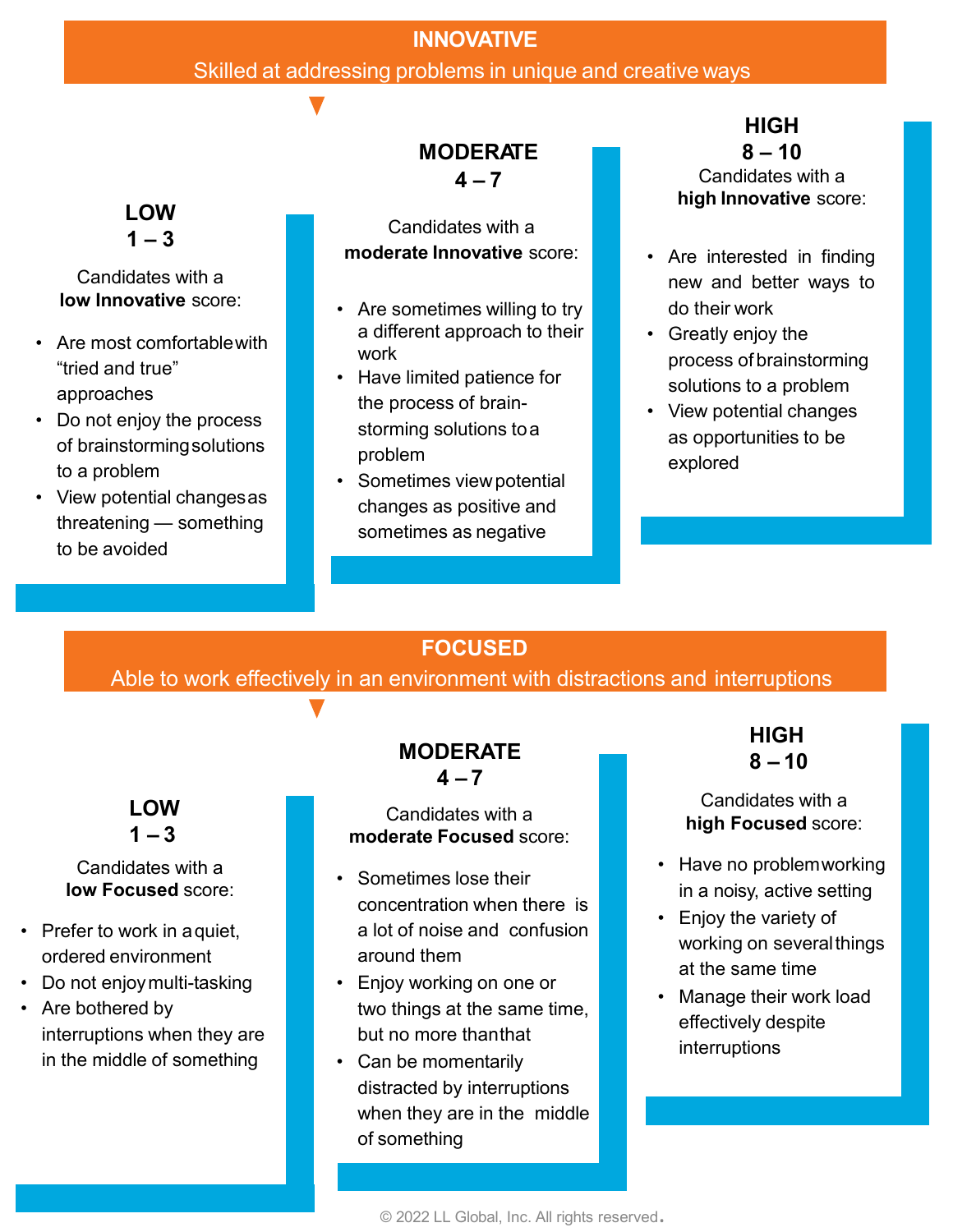#### **AMIABLE**

#### Possesses a friendly and sociable demeanor that encourages trust from others

#### **LOW**   $1 - 3$

Candidates with a

- May be seen as cooland reserved by their peers
- May rarely find that coworkers confide in them
- Appear uncomfortable in social situations

#### **MODERATE 8 – 10 4 – 7**

Candidates with a **moderate Amiable** score: **• Alternative Amiable Fig. 2.1 Contrary and American** and American Swarm and

- **low Amiable** score: **•** Are seen as moderately friendly by their peers
	- May sometimes findthat co-workers confide in them
	- Are perceived to be somewhat skilled in social situations

**HIGH**

Candidates with a **high Amiable** score:

- pleasant by their peers
- Are often sought outby co-workers as trusted confidants
- Appear to enjoy social situations and putothers at ease

### **FLEXIBLE**

Open to others' ideas; patient and accommodating

**LOW**  $1 - 3$ 

# Candidates with a

- May tend to push their opinions on others ina group situation
- Are known to lose their temper with co-workers
- May resist changing their plans in order to accommodate others

#### **MODERATE**   $4 - 7$

# Candidates with a<br> **moderate Flexible** score:

- **low Flexible** score:  **May make an attempt to** reach agreement with others in a groupsituation
	- May sometimes be provoked into losing their temper with co-workers
	- May sometimes change their plans in order to accommodate others

#### **HIGH 8 – 10**

Candidates with a **high Flexible** score:

- May work to build a consensus in a group, rather than force their opinion on others
- Rarely lose theirtemper with co-workers
- Are known tochange their plans to accommodate others

© 2022 LL Global, Inc. All rights reserved.